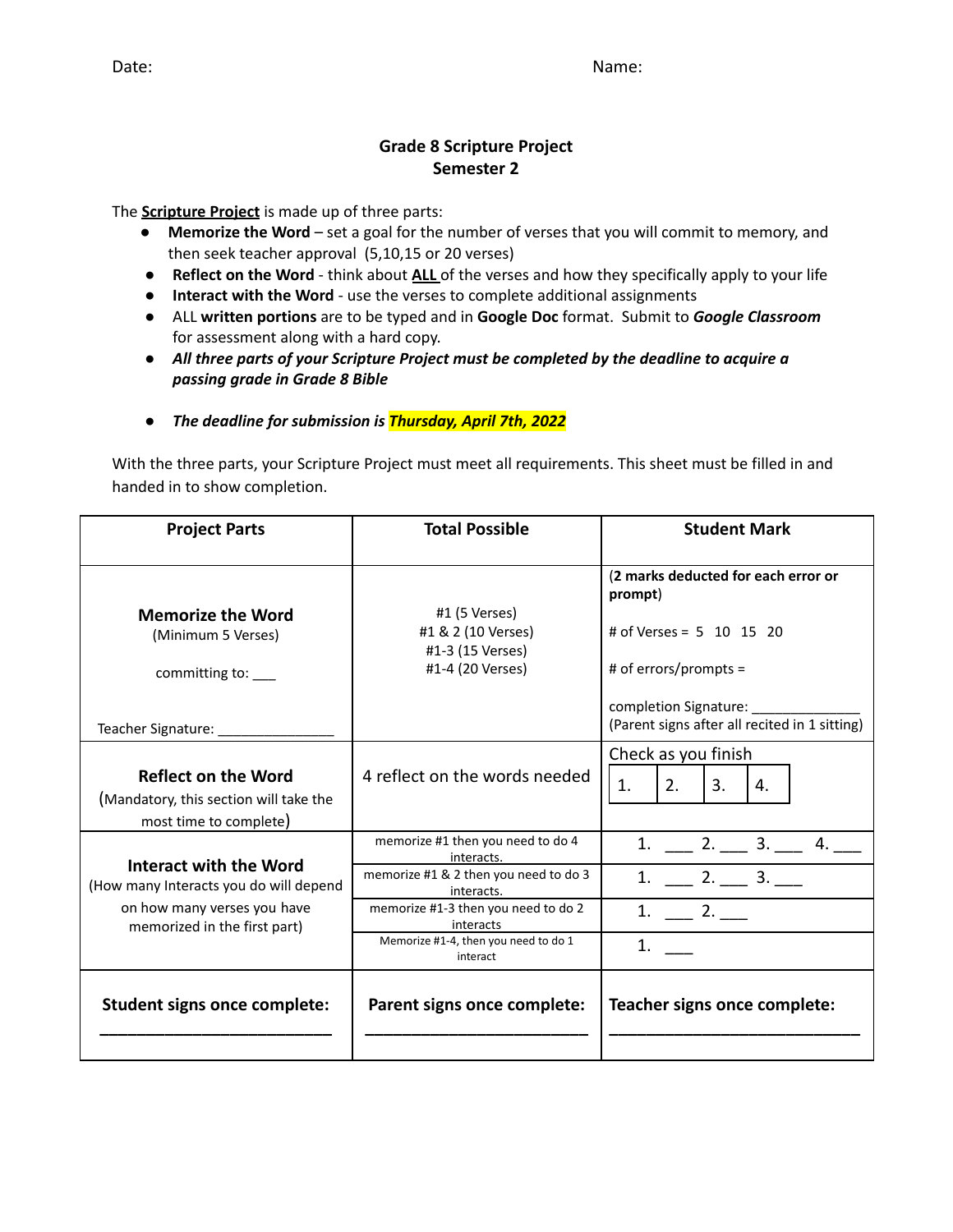### **Part 1: Memorize the Word (10, 20, 30, or 40)**

Decide how many of the verses you'd like to memorize - 5, 10, 15, or 20. Verses can be said at school or at home. Signature required.

### **#1 God Controls Every Part of the Natural World – His Creation**

### **Psalm 104: 5-9 (NLT)**

**5** You placed the world on its foundation so it would never be moved.

**6** You clothed the earth with floods of water, water that covered even the mountains.

**7** At your command, the water fled; at the sound of your thunder, it hurried away.

**8** Mountains rose and valleys sank to the levels you decreed.

**9** Then you set a firm boundary for the seas, so they would never again cover the earth.

## **#2 God Has Provided An Orderly World**

**Genesis 1:14** And God said, "let there be lights in the expanse of the sky to separate the day from the night, and let them serve as signs to mark seasons and days and years.

**Genesis 8:22** As long as the earth endures, seedtime and harvest, cold and heat, summer and winter, day and night will never cease.

**Ecclesiastes 1:4** Generations come and generations go, but the earth remains forever.

**Ecclesiastes 1:5** The sun rises and the sun sets, and hurries back to where it rises.

**Ecclesiastes 3:11** He has made everything beautiful in its time. He has set eternity in the hearts of men; yet they cannot fathom what God has done from beginning to end.

## **#3 God Preserves His Creation**

**Psalm 119:89-91**

**89** Your word, O Lord, is eternal; it stands firm in the heavens.

**90** Your faithfulness continues through all generations; you established the earth and it endures. **91** Your laws endure to this day, for all things serve you.

**Colossians 1:17** He is before all things, and in him all things hold together

**2 Peter 3:7** By the same word the present heavens and earth are reserved for fire, being kept for the day of judgement and destruction of ungodly men.

## **#4 God Uses His Creation To Teach People Eternal Truths**

**Psalm 8:3,4** When I consider your heavens, the work of your fingers, the moon and the stars, which you have set in place, what is man that you are mindful of him, the son of man that you care for him?

**Psalm 19:1** The heavens declare the glory of God; the skies proclaim the work of his hands. **Psalm 97:6** The heavens proclaim his righteousness, and all the peoples see his glory.

**Ecclesiastes 3:14** I know that everything that God does will endure forever; nothing can be added to it and nothing taken from it. God does it so that men will revere him.

**Isaiah 55:9** *As the heavens are higher than the earth, so are my ways higher than your ways and my thoughts than your thoughts.*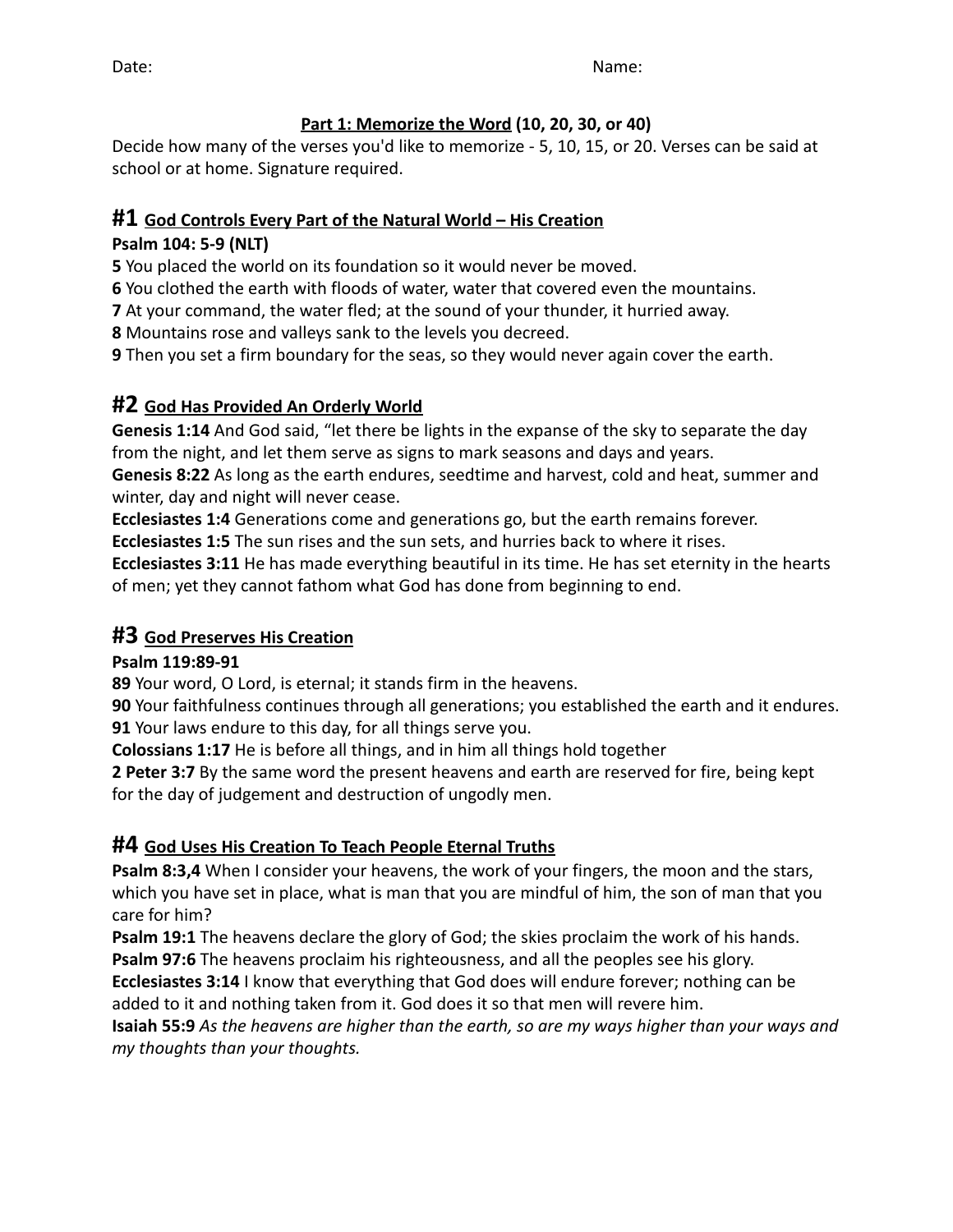## **Part 2: Reflect on the Word (4 total needed)**

For this section, students will read and reflect on ALL of the provided verses in Part 1, not just those that they have memorized and recited. Answer the following questions.

Note: Your answers **MUST** be personal, use "I", "me", "mine", etc., not "us", "we", "our". Be sure to include the letters **A and B in your answer** as you cover **ALL** of the project verses. All responses must be typed.

**A)** What is your interpretation of the verses? What is God teaching? Indicate which verse or group of verses, as indicated by the teacher, you are referring to.

**B)** Give specific, personal examples as to how each of the verses or groups of verses apply to your life.

## **Part 3: Interact with the Word**

## **(1, 2, 3 or 4 depending on how much memorizing you did)**

YOUR CHOICE! Using the verses in Part 1 to complete the following assignments, do the amount that corresponds to the amount of memorization you are doing.

eg. if you memorize; 1 set of verses = 4 Interacts sets of verse = 3 Interacts sets of verses = 2 Interacts sets of verses = 1 Interacts

**Clearly indicate on your work which choice(s) you are doing. Do not combine choices. Each selection should be done independently of the others.**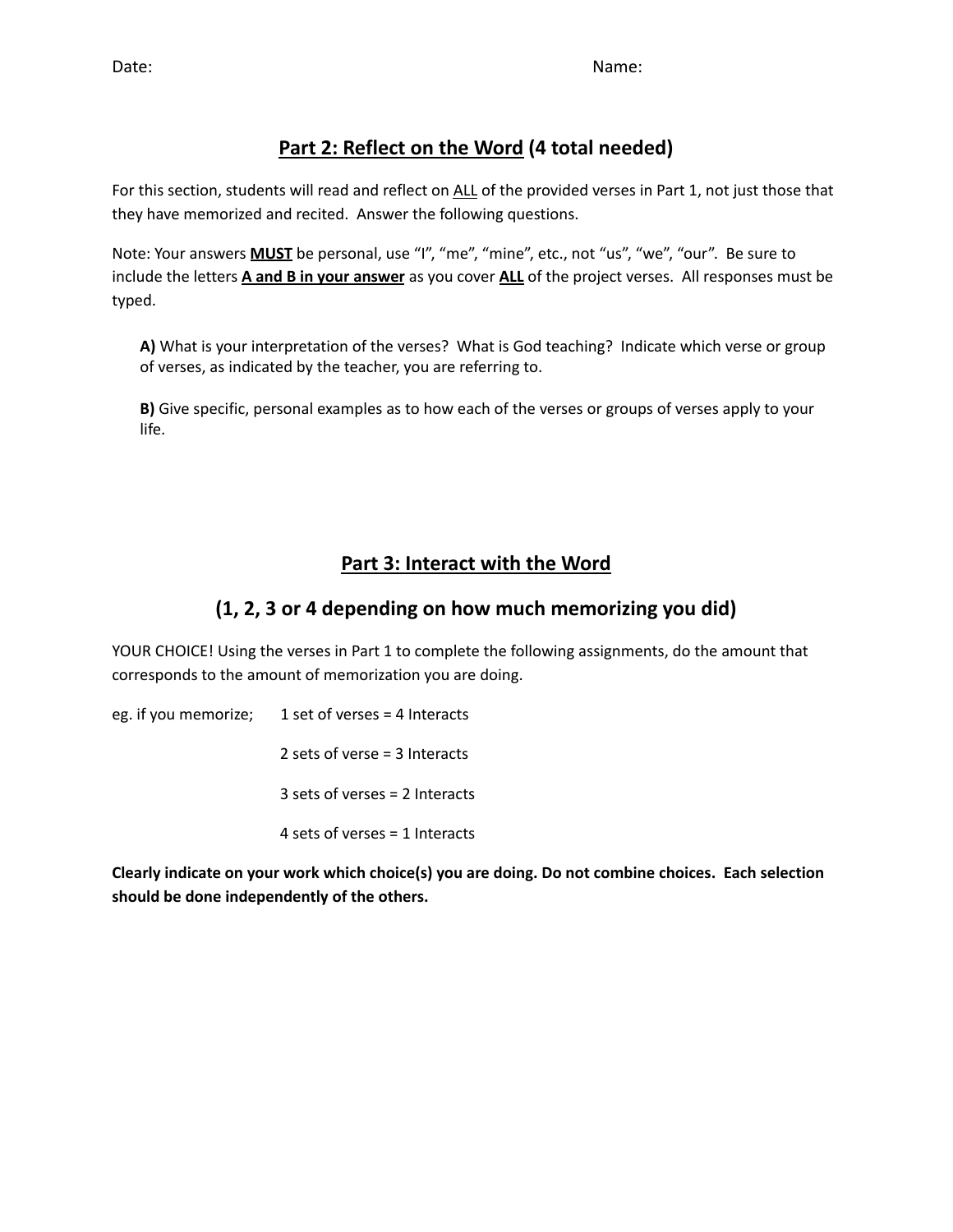**1**. **Research the Biblical context of one of the verses.** Research means to give as much background information as possible.

#### **Include the following:**

-Who wrote the verse?

-When was it written?

-To whom was it directed?

-Give some background information about why the verse was directed to this group(s).

-Why is this verse still important today? (Write at least 7 sentences to answer this).

**2**. **Create a word search using 10 of the words in the Scripture.** For a word search you can use: [www.puzzlemaker.com.](http://www.puzzlemaker.com)

#### **Include the following:**

-A word search with ten words

-The definition of each word chosen

-An explanation of why you chose each work and how it fits in with the topic/theme of the Scripture. For example: Perseverance is defined as …… I chose this word because…….. This word is important to the theme because….

# **3. Write new lyrics to an existing song or rap that highlight the key verses in this Scripture.**

#### **Include the following:**

-The lyrics of the original song typed out

-The new lyrics you have written

-A paragraph explanation of why you chose to change the lyrics like you did and how the song, now, fits with the theme of Scripture.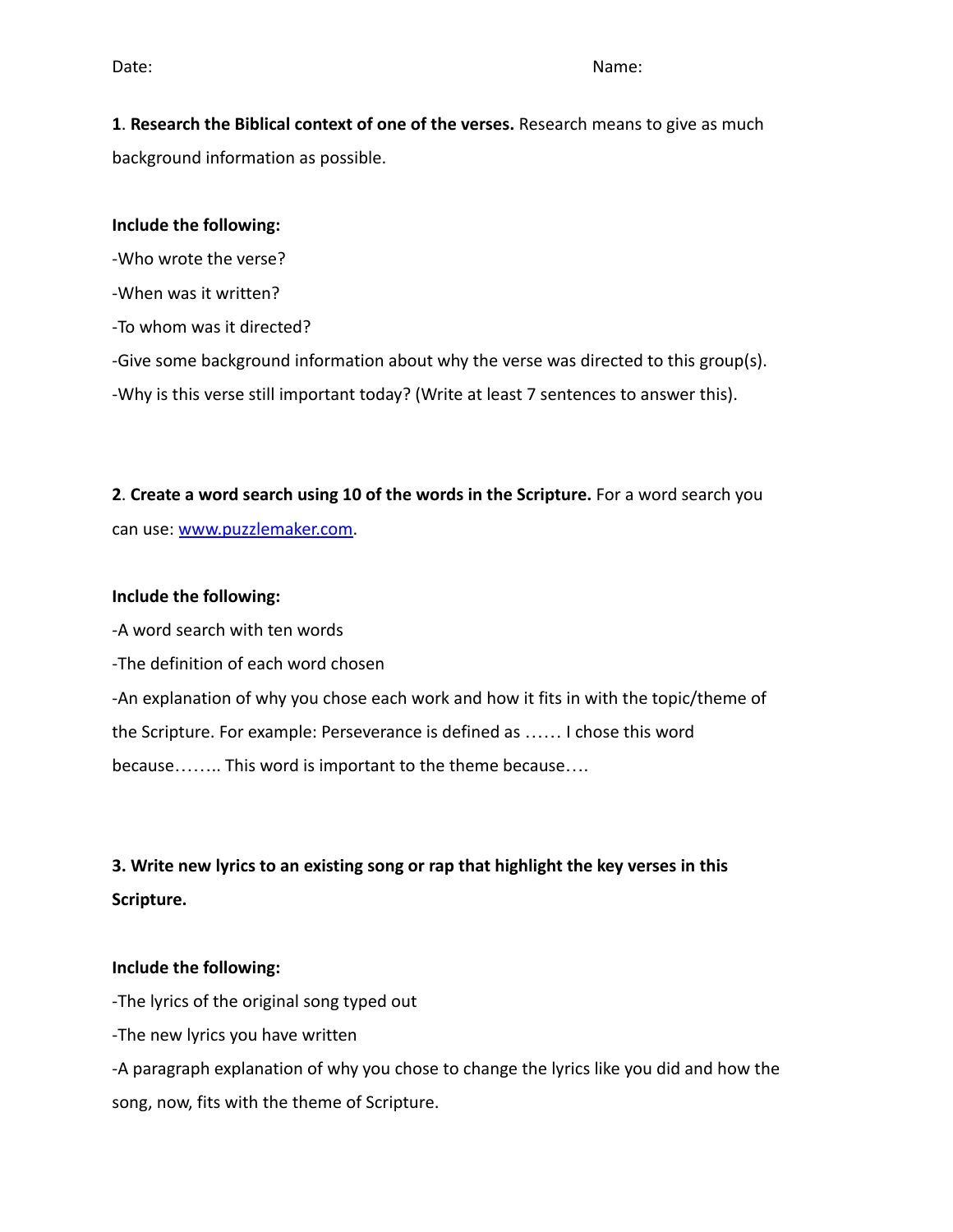Date: Name: Name: Name: Name: Name: Name: Name: Name: Name: Name: Name: Name: Name: Name: Name: Name: Name: Name: Name: Name: Name: Name: Name: Name: Name: Name: Name: Name: Name: Name: Name: Name: Name: Name: Name: Name:

#### **4. Create an original piece of artwork based on this Scripture.**

#### **Include the following:**

-Original artwork which demonstrates effort has been put forth. Some examples of artwork include: a painting, a sketch, a playdoh figurine, a Lego creation, jewelry, sculpture (wood, metal, plastic), string art, a T-shirt design, etc. Be creative! -An explanation of why you designed the artwork like you did. -An explanation of how your artwork relates or connects to the theme of the Scripture. (For the two explanations, at least ten sentences are required total).

**5. Pick 10 key words from the Scripture.** Find out the Greek or Hebrew derivative for each word and give the original meaning of the word.

#### **Include the following:**

-The original Greek or Hebrew word for each of the ten words you choose.

-The original meaning of that Greek or Hebrew word for each word of the ten you have chosen.

-A paragraph explanation of how knowing the original meaning of these words expands your understanding of the Scripture (at least five sentences).

#### **6. Choose one of the verses and write your own devotional.** (Use Pastor Leon's

"Devoted" as a guideline).

#### **Include the following:**

-The verse you have chosen from our list of verses

-A commentary (devotion) of approximately half a page in length

-Another verse which fits with the theme or message of the devotional

-A prayer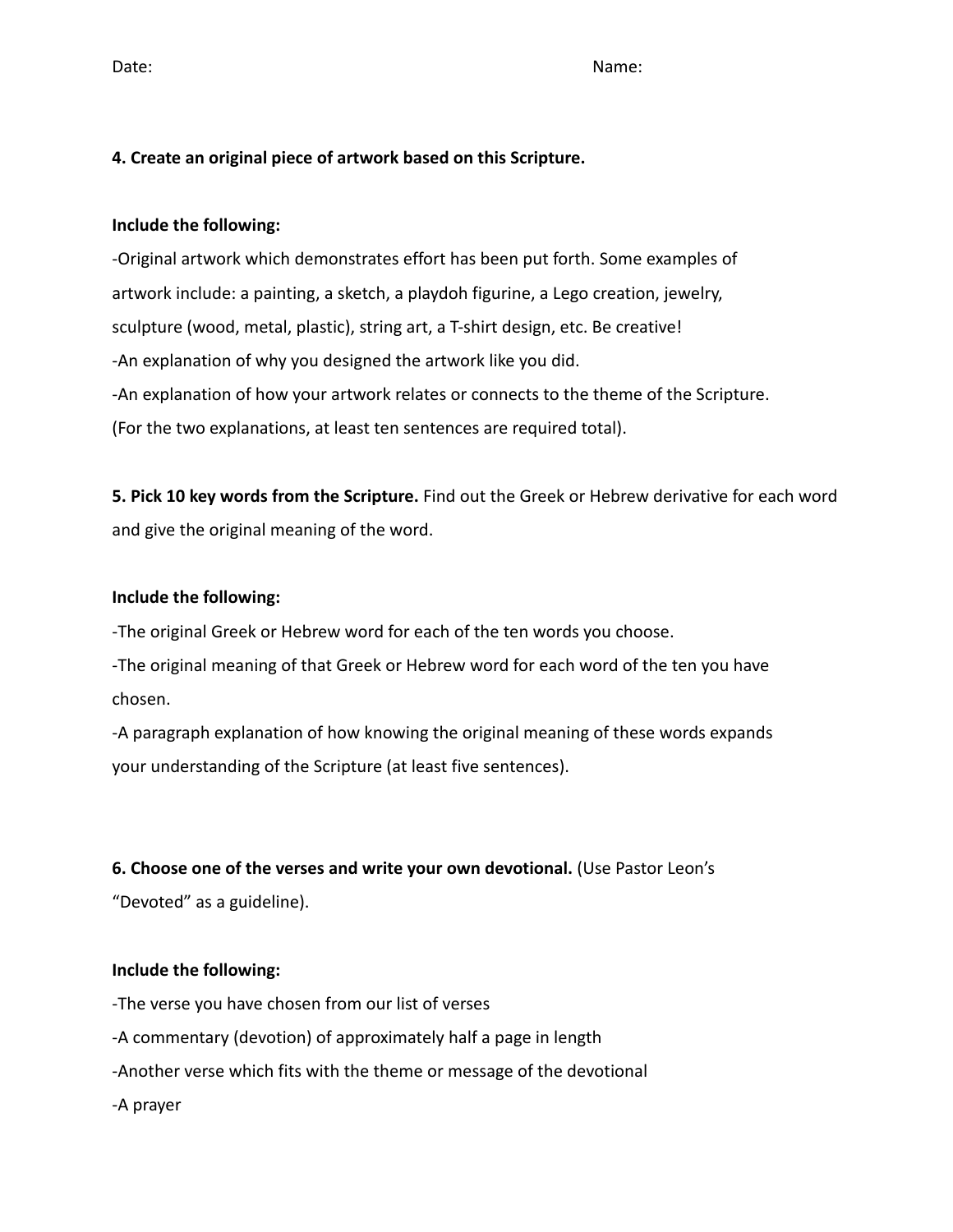Date: Name: Name: Name: Name: Name: Name: Name: Name: Name: Name: Name: Name: Name: Name: Name: Name: Name: Name: Name: Name: Name: Name: Name: Name: Name: Name: Name: Name: Name: Name: Name: Name: Name: Name: Name: Name:

**7. Compare the New King James Version of these verses to the Message Version of these verses.**

#### **Include the following:**

-A paragraph explaining the following for each reference from our verse list:

- How are the translations similar? (Give examples)

- How are the translations different? (Give examples)

- Explain if you think the Message Version captures the meaning of these verses. Explain why or why not.

- Explain which translation you feel helps you to best understand these verses.

#### **8. Find a song that is the same theme as these verses.**

#### **Include the following:**

-The typed out lyrics of the song of your choice

- A paragraph explanation of why/how you think this song connects with the theme of this term.

-A paragraph explanation of what you can learn from this song in connection with the Scripture.

#### **9. Find another 10 Scripture verses that fit within the topics in James.**

#### **Include the following:**

-Write or type out each verse and the reference.

-For each verse you choose, explain in at least three sentences, how it connects with the themes in James.